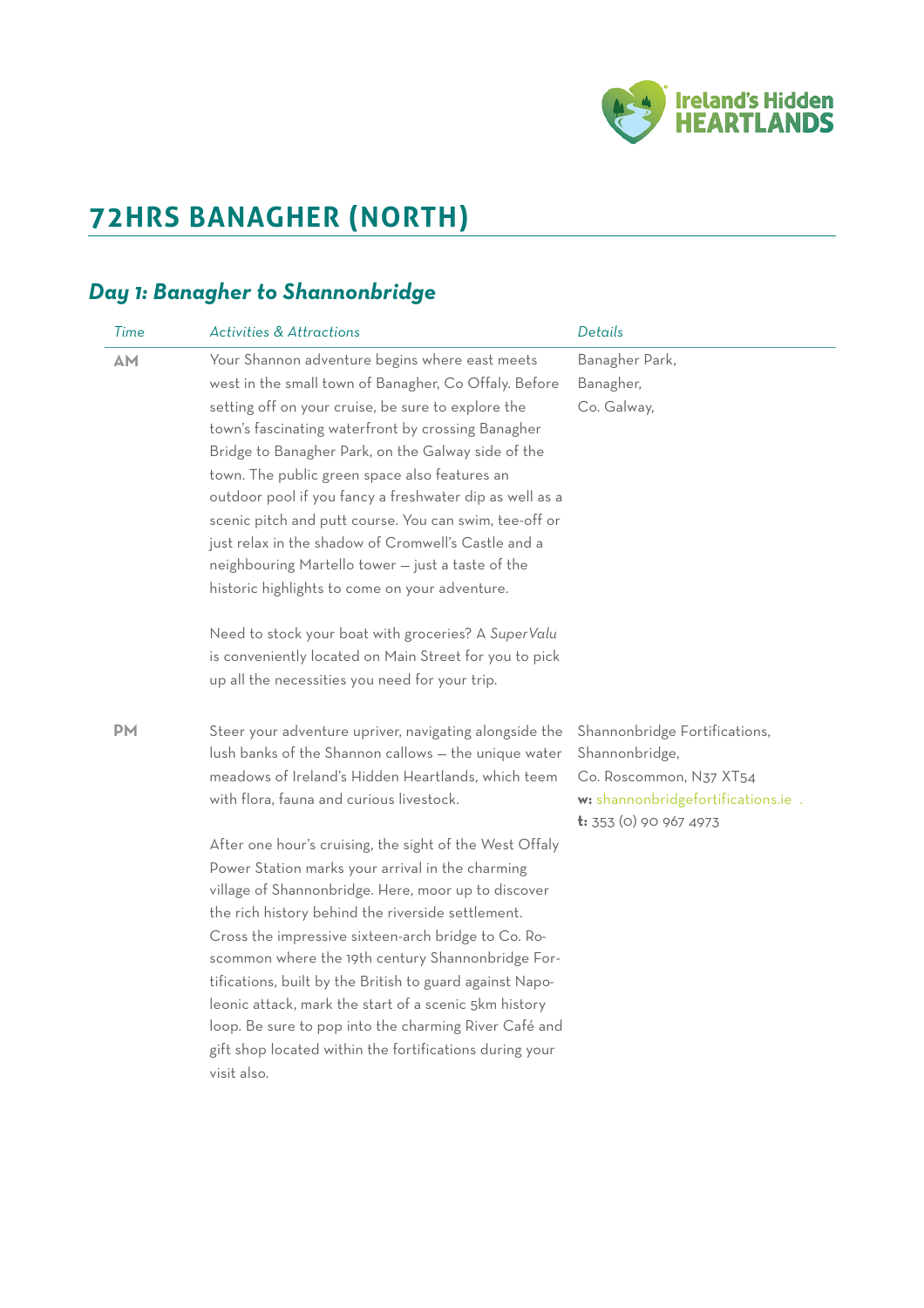| Time          | <b>Activities &amp; Attractions</b>                    | Details                       |
|---------------|--------------------------------------------------------|-------------------------------|
| <b>Dinner</b> | Stroll back to the Offaly side of the village where    | Luker's Bar,                  |
|               | Luker's makes an idyllic spot for an evening meal (or  | Main Street, Shannonbridge,   |
|               | sundowner). The riverside restaurant offers            | Co. Offaly, N37 XK75          |
|               | panoramic Shannon views plus an excellent menu         | e: lukersbar@gmail.com        |
|               | with favourites from local sirloins to pan-fried sea   | w: lukersbar.com              |
|               | bass. Chase your night with a visit to the traditional | <b>t:</b> 353 (0) 90 967 4995 |
|               | pub located just next door. The massively photogenic   |                               |
|               | bar is a guaranteed spot for both Guinness and craic   |                               |
|               | on tap!                                                |                               |
|               |                                                        |                               |

⏱ Duration: 1hr

### *Day 2: Shannonbridge to Lough Ree*

| Time      | <b>Activities &amp; Attractions</b>                     | Details                       |
|-----------|---------------------------------------------------------|-------------------------------|
| <b>AM</b> | Following a relaxing breakfast on board (you'll find a  | Clonmacnoise,                 |
|           | Gala mini-market in Shannonbridge for groceries),       | Shannonbridge,                |
|           | wind your journey northwards towards the ancient        | Co. Offaly, N37 V292          |
|           | wonder of Clonmacnoise. Arriving at the site by boat,   | e: clonmacnoise@opw.ie        |
|           | just as Vikings, monks and missioners did in the past,  | w: heritageireland.ie         |
|           | is a truly iconic experience - as is exploring the site | <b>t:</b> 353 (0) 90 967 4195 |
|           | on land. Visitors can wander and photograph the         |                               |
|           | ruins here as well as enjoy the interactive visitor     |                               |
|           | centre which invites you to really step back in time.   |                               |

⏱ Duration: 4hrs

**Lunch** Come afternoon, navigate upriver towards vibrant Athlone, the second largest town on the Shannon after Limerick. The Westmeath hub characterised by its medieval castle, landmark church and walled old town offers visitors an urban slice of history, culture and great dining options. For lunch, pay a visit to Dead Centre Brewing for locally crafted beers and pizza, while popular Italian restaurant Il Colloseo makes a great family-friendly option with its own kids' menu.

Dead Centre Brewing, Custume Place, Athlone, Co. Westmeath, N37 N1F2 **e:** [info@deadcentrebrewing.com](mailto:info@deadcentrebrewing.com) **w:** [deadcentrebrewing.com](http://deadcentrebrewing.com) **t:** 353 (0) 90 642 0883

Il Colloseo, 6 Northgate St, Athlone, Co. Westmeath, N37 EY47 **e:** [ilcolosseo26@gmail.com](mailto:ilcolosseo26@gmail.com) **w:** [ilcolosseo-athlone.com](http://ilcolosseo-athlone.com) **t:** 353 (0) 90 647 5094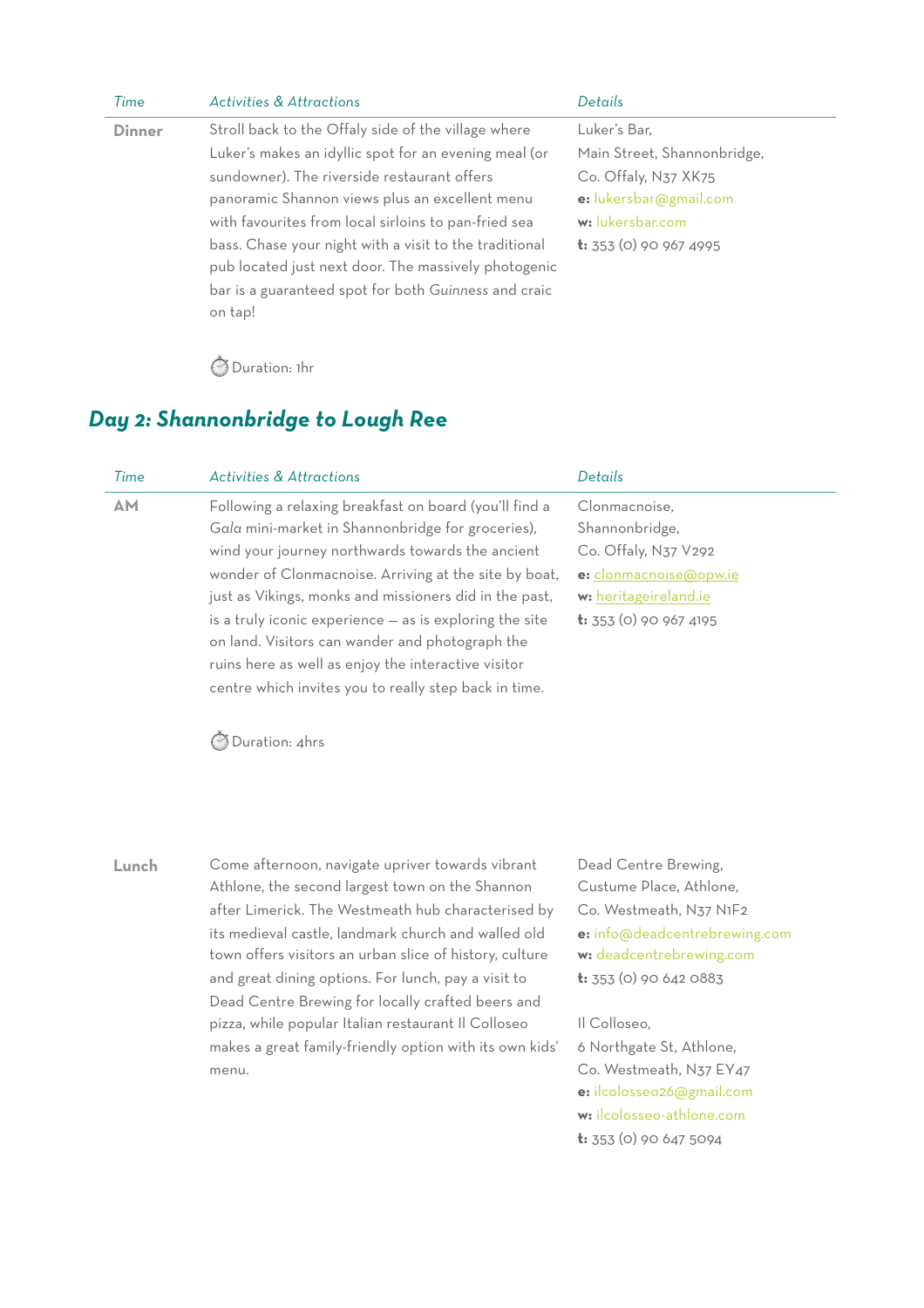| Time          | <b>Activities &amp; Attractions</b>                  | Details                       |
|---------------|------------------------------------------------------|-------------------------------|
| <b>Dinner</b> | You've the option of mooring for the night in Ath-   | Wineport Lodge,               |
|               | lone's marina or continuing onwards to Wineport      | Glasson, Athlone,             |
|               | Lodge, nestled on the eastern shores of Lough Ree.   | Co. Westmeath, N37 R2D7       |
|               | The jewel in the crown of many Shannon journeys,     | e: lodge@wineport.ie          |
|               | Wineport's setting is perhaps only outmatched by its | w: wineport.ie                |
|               | esteemed eatery, The Restaurant (famed thanks to     | <b>t:</b> 353 (0) 90 643 9010 |
|               | the TV show of the same name). Enjoy great local     |                               |
|               | dishes either in the dining room or al fresco on the |                               |
|               | stunning lakeside terrace, which even features glass |                               |
|               | pods. Fingers crossed for an epic Wineport sunset!   |                               |

## *Day 3: Lough Ree to Dromod*

| Time      | <b>Activities &amp; Attractions</b>                                                                                                                                                                                                                                                                                                                                                                                     | Details                                                                                                                                                   |
|-----------|-------------------------------------------------------------------------------------------------------------------------------------------------------------------------------------------------------------------------------------------------------------------------------------------------------------------------------------------------------------------------------------------------------------------------|-----------------------------------------------------------------------------------------------------------------------------------------------------------|
| <b>AM</b> | After either enjoying brunch at Wineport or rustling<br>up your own breakfast on board, cruise across to the<br>Baysports activity centre located at the Hodson Bay<br>Hotel. A great adventure option for all age groups,<br>kids can enjoy Ireland's largest inflatable waterpark<br>while adults can experience the lake in a more un-<br>plugged fashion - by renting a kayak or raft.                              | Baysports,<br>Hodson Bay, Athlone,<br>Co. Roscommon, N37 KH72<br>e: info@baysports.ie<br>w: baysports.ie<br>$t: 353$ (0) 90 649 4801                      |
| Lunch     | Afterwards, you can enjoy lunch at either the<br>BayCafé or the Waterfront Bar at the Hodson Bay<br>Hotel next door. If you've brought your own supplies,<br>you can also use Baysports' barbecue pits to fire up<br>your own lunch.                                                                                                                                                                                    | Hodson Bay Hotel<br>Roscommon Road, Athlone,<br>Co. Roscommon, N37 XR82<br>e: info@hodsonbayhotel.com<br>w: hodsonbayhotel.com<br>$t: 353(0)$ 90 644 2004 |
| <b>PM</b> | Continue north across Lough Ree, taking in the lake's<br>several islands, many of which were inhabited until<br>the 1950s. In Lanesborough, Co. Longford, get into<br>the spirit of Ireland's Hidden Heartlands by paying a<br>visit to the artisan Lough Ree Distillery. Perhaps pick<br>up a bottle of their Sling Shot Gin, Zesty Vodka or<br>Bridge Whiskey, fittingly named after the town's<br>riverside setting. | Lough Ree Distillery,<br>Main Street, Lanesborough,<br>Co. Longford, N39 P229<br>e: peter.clancy@lrd.ie<br>w: Ird.ie<br><b>t:</b> 353 (0) 43 332 1542     |
|           | Keep an eye out for the distillery's new expanded<br>riverfront site.                                                                                                                                                                                                                                                                                                                                                   |                                                                                                                                                           |